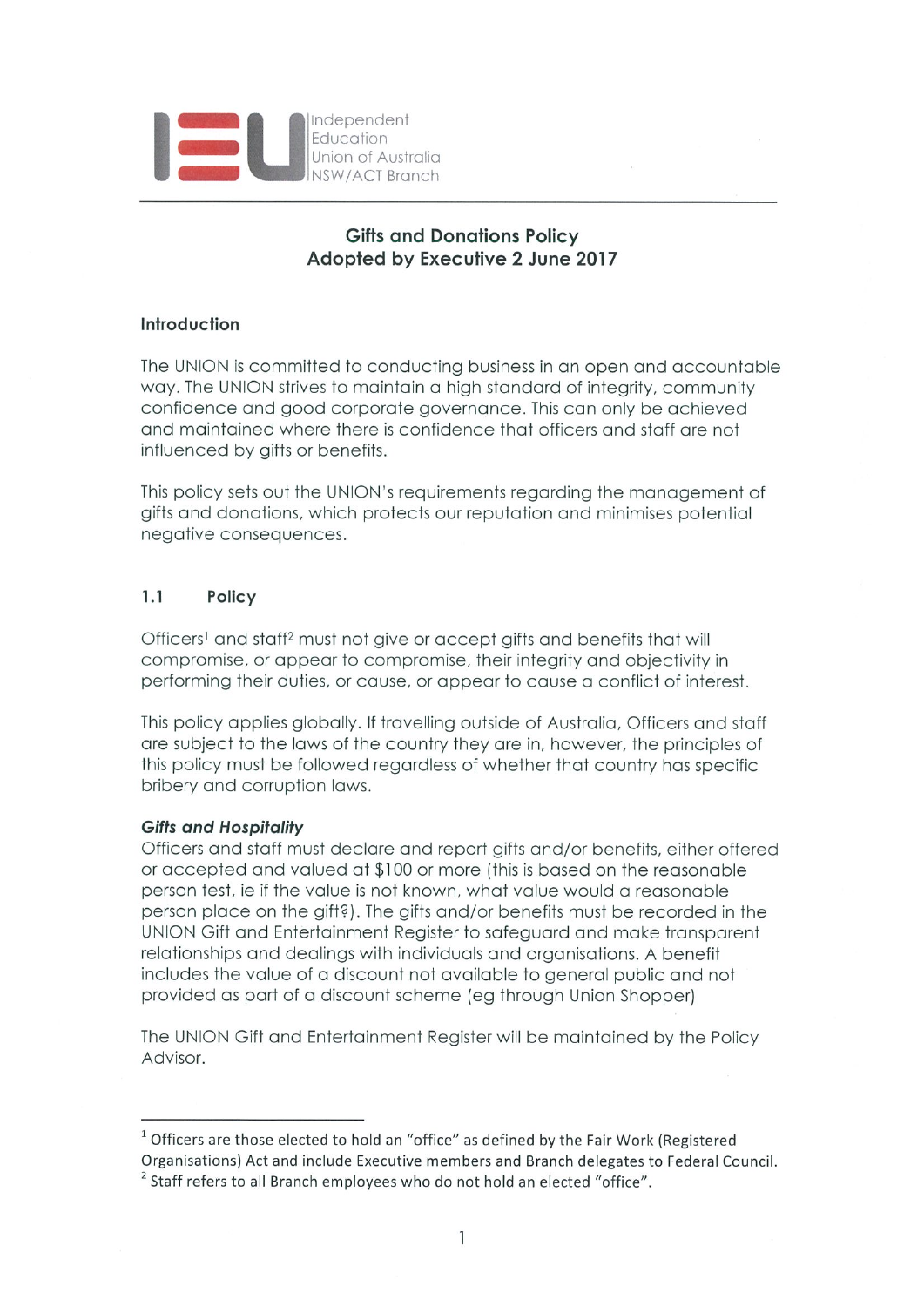Officers and staff must notify the Secretary or Deputy Secretary of the fact Ihot they hove received or been offered the gift or benefit volued of \$100 or more and must make the entry within five working days of receiving/being offered the gift or benefit. The entry must be made in person or by email to the Policy Advisor.

Executive members should discuss the offer or receipt of gifts or benefits with the President or Secretory to determine whether regisfrofion is required.

If it is known in odvonce, the receipt of the gift or benefit should be discussed with the Secretory or Deputy Secretory prior to occepfonce. Gifts should not be accepted on a recurring basis or broken down into parts of less than \$100. Gifts and genuine hospitality and entertainment expenditure that is reasonable and proportionate is allowable provided it complies with the following:

- Made for the right reason it should be clearly given as an act of appreciation or common courtesy associated with standard business procfice
- No obligation it does not place the recipient under any obligation
- No expectation expectations are not created by the giver or an associate of the giver or have a higher importance attached to it by the giver than the recipient would place on such a transaction
- Made openly if made secretly and undocumented then the purpose will be open to question
- Reasonable value its size is small and in accordance with general business procfice
- Appropriate its nature is appropriate to the relationship
- At "arm's length" all transactions/gifts should be at an "arm's length" basis with no special favours and no special arrangements
- Legal it complies with relevant laws
- Documented the expense or gift, if valued at \$100 or more is fully documented in the UNION Gift and Entertainment Register.

These circumstonces ore NEVER occepfoble:

- . Gifts in the form of cosh Grid/or cosh redeemoble vouchers or certificates
- "Quid pro quo" (a benefit or advantage offered for something in return)
- Entertainment of a sexual or similarly inappropriate nature
- Making incomplete, false or inaccurate entries in the UNION's books and records, eg the UNION Gift and Entertainment Register
- Where there is a credit voucher, benefit of gift certificate arising from Union purchases, the benefit must be declared and must be used for Union purposes.

Officers and staff of the UNION may: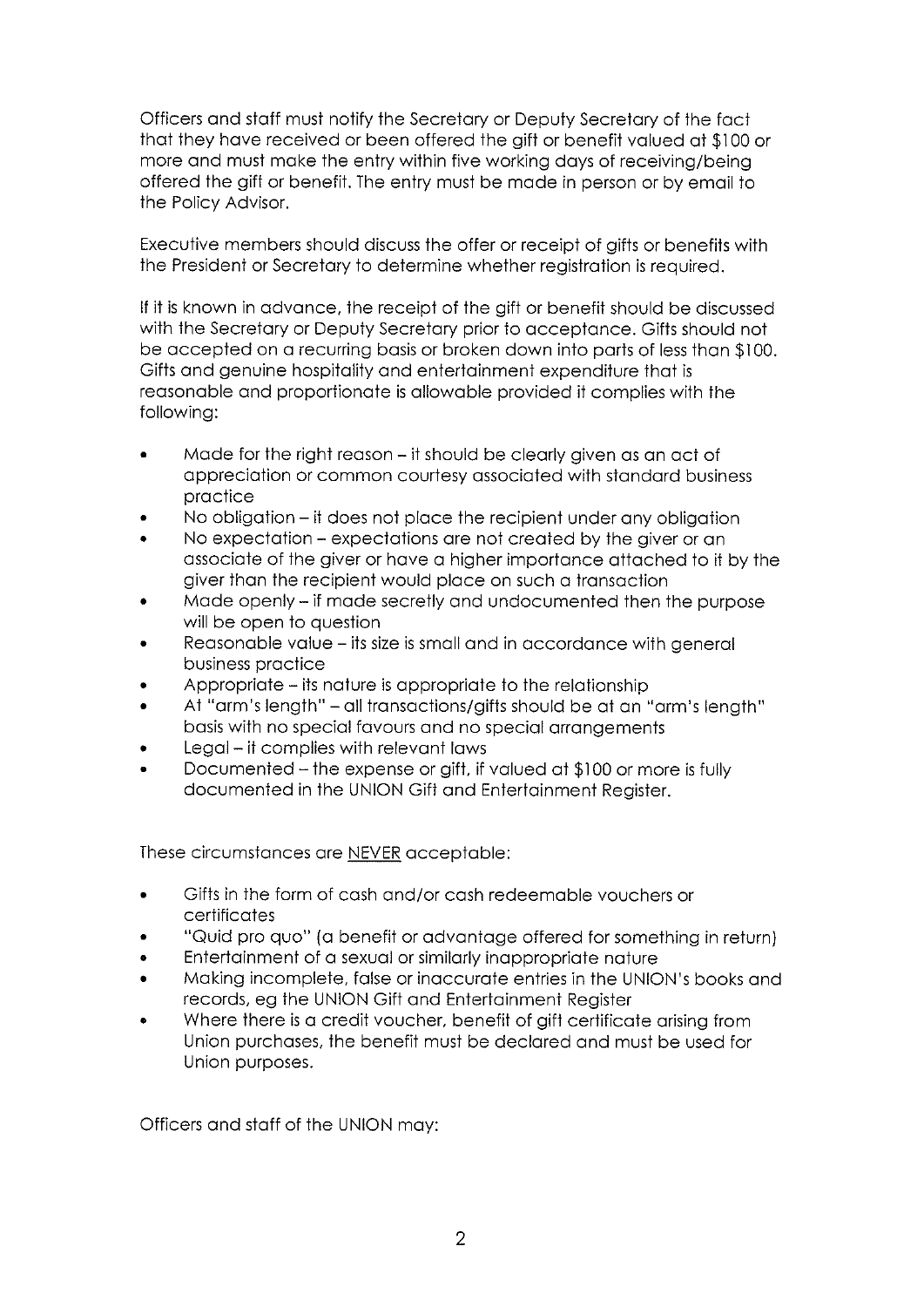- o1 Accept token gifts/benefits where the gifts/benefits ore offered in business situations or to all participants and attendees (eg seminars, conferences, trade and business events). These items are not given as a personal gift for use outside the business environment and a reasonable person would not perceive token gifts as items designed to influence or win favours. Token gifts could include pen, cap, stationery, coffee mug, stress ball, mouse pad, corporate umbrellas and memory sticks. You do not need to declare and report token gifts on the UNION Gifts and Entertainment Register.
- b) Accept a gift/benefit for presenting at a conference, seminar, and or business event. You must declare and report the gift/benefit on the UNION Gifts and Entertainment Register if a reasonable person would value the gift over the amount of \$100.
- c) Accept a ceremonial gift from another organisation on behalf of the UNION, Ceremonial gifts belong to the UNION. You must declare and report the item on the UNION Gifts and Entertainment Register and arrange to display the item in the UNION where appropriate.
- d) Accept a gift/benefit given in gratitude when hosting business events or overseas delegations only where refusal would be unreasonable and unnecessarily offensive. You must declare and report the gift/benefit on the UNION Gifts and Entertainment Register.
- e) Accept light refreshments (eg Ieo, coffee) or cotering during o meeting or as a participant of a working group. This is considered a basic courtesy and under similar circumstances, the UNION would reciprocate by providing similor cotering to offendees of meetings or working groups hosted by the UNION. You do not need to declare and report basic courtesy on the UNION Gifts and Entertainment Register.
- f) Accept prizes at conferences or events where participants are invited to enter competitions (eg lucky door or business card draws). You must declare and report the prize on the UNION Gifts and Entertainment Register if a reasonable person would value the benefit over the amount of \$100.

## Political contributions and involvement

The UNION does not make donations to political parties in any circumstances, nor does it have any involvement, financial or otherwise, in internal union elections.

In exceptional circumstances where it is strategically important for the UNION, the Secretary may, for example, authorise the purchase of a table at a fundroising lunch.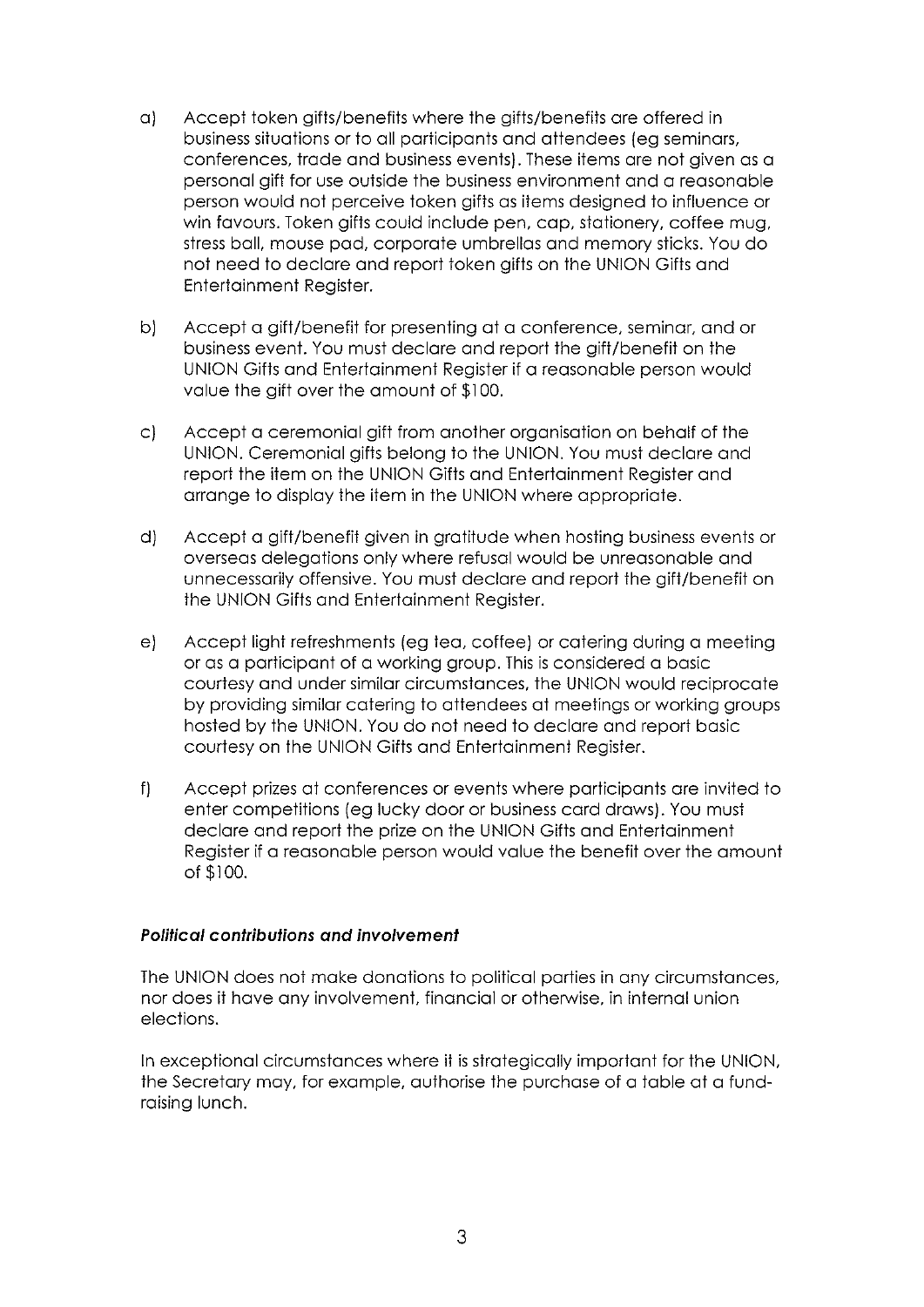### Charitable contributions

Charitable support and contributions are permitted by the UNION and may toke the form of in-kind services, knowledge, time, or direct finonciol contributions.

All charitable donations must be legal and ethical under local laws and practices. In Australia, this means that an organisation must have deductible gift recipient status with the Australian Taxation Office.

No donation or chorifoble support must be offered or mode on beholf of the UNION without the approval of the Executive. All charitable contributions mode by the UNION ore to be disclosed in the Annuol Report.

#### $1.2$ Procedures

Officers and staff must notify the Secretary or Deputy Secretary as soon as possible if they believe or suspect Ihof o conflict with, or breoch of, this policy has occurred, or may occur in the future.

Any officer or staff member who breaches this policy will face disciplinary oction, which could result in terminofion of employment.

### Record-Keeping

Financial records must be kept which evidence the business reason for making payments to third parties. Officers and staff are responsible for declaring and entering in the UNION Gifts and Entertainment Register all hospitality or gifts offered or accepted within five business days. This Register will be subject to review and external audit.

You must ensure all expenses claims relating to hospitality, gifts or expenses involving third parties are submitted in accordance with the Expenses Policy and specifically record the reason for the expenditure.

All accounts, invoices, and other documents and records relating to dealings with third parties, such as suppliers and business contacts, should be prepared and maintained with strict accuracy and completeness. In no circumstances may accounts be kept "off-book" to facilitate or conceal improper payments.

### How to Roise o Concern Under The UNION Code of Conduct\*

All UNION officers and staff have a responsibility to help detect, prevent and report instances of corruption or improper dealings in connection with the UNION's business. The UNION is committed to ensuring that all employees have a safe, reliable and confidential way of reporting any suspicious activity.

Officers Grid SIGff ore encouroged to roise concerns obouf ony issue or suspicion of malpractice at the earliest possible stage with the Secretary or Deputy Secretary. If unsure whether a particular act is corrupt or improper or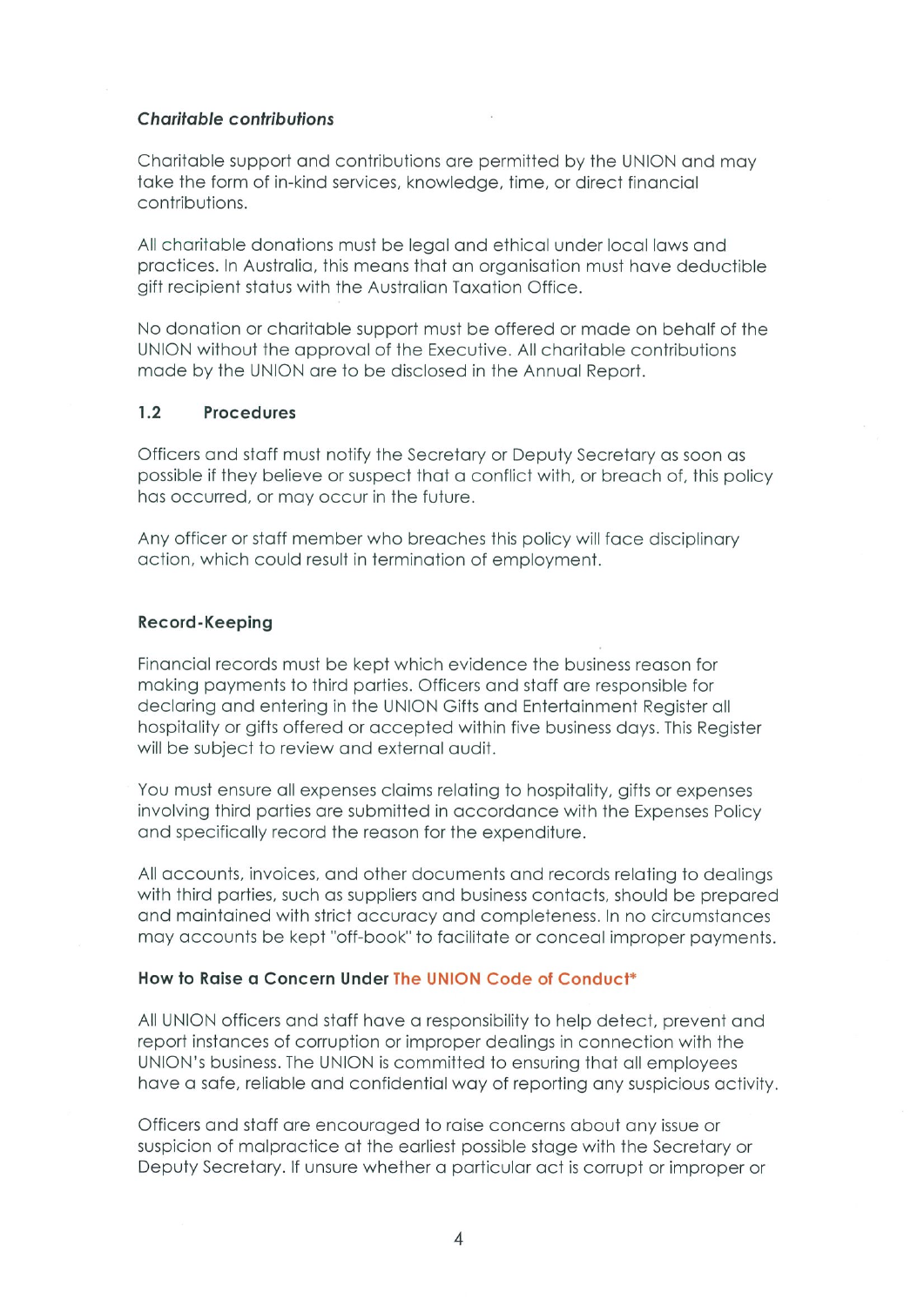hove ony other queries or concerns, these should be roised with the Secretory or Deputy Secretory.

# Monitoring and Review

Regular reviews of the UNION Gifts and Entertainment Register enable the identification and management of any emerging risks, eg if an organisation is presenting a significant number of gifts to various employees or if orgonisofions ore offering frequent Grid subsfonfiol hospitolity to employees, eg dinners, seats at sporting events, access to corporate boxes at sporting or cultural venues, upgrades on flights, theatre tickets etc.

#### 1.3 Your Responsibilities

Officers and staff must ensure that they read, understand and comply with this policy. The prevention, detection and reporting of bribery and other forms of corruption are the responsibility of all those working for us or under our supervision. All Officers and staff are required to avoid any activity that might Ieod to, or suggest o breoch of this policy.

Officers and staff will receive a copy of this policy following its adoption and new staff will receive a copy as part of their induction. Executive members will be provided a copy on election to office.